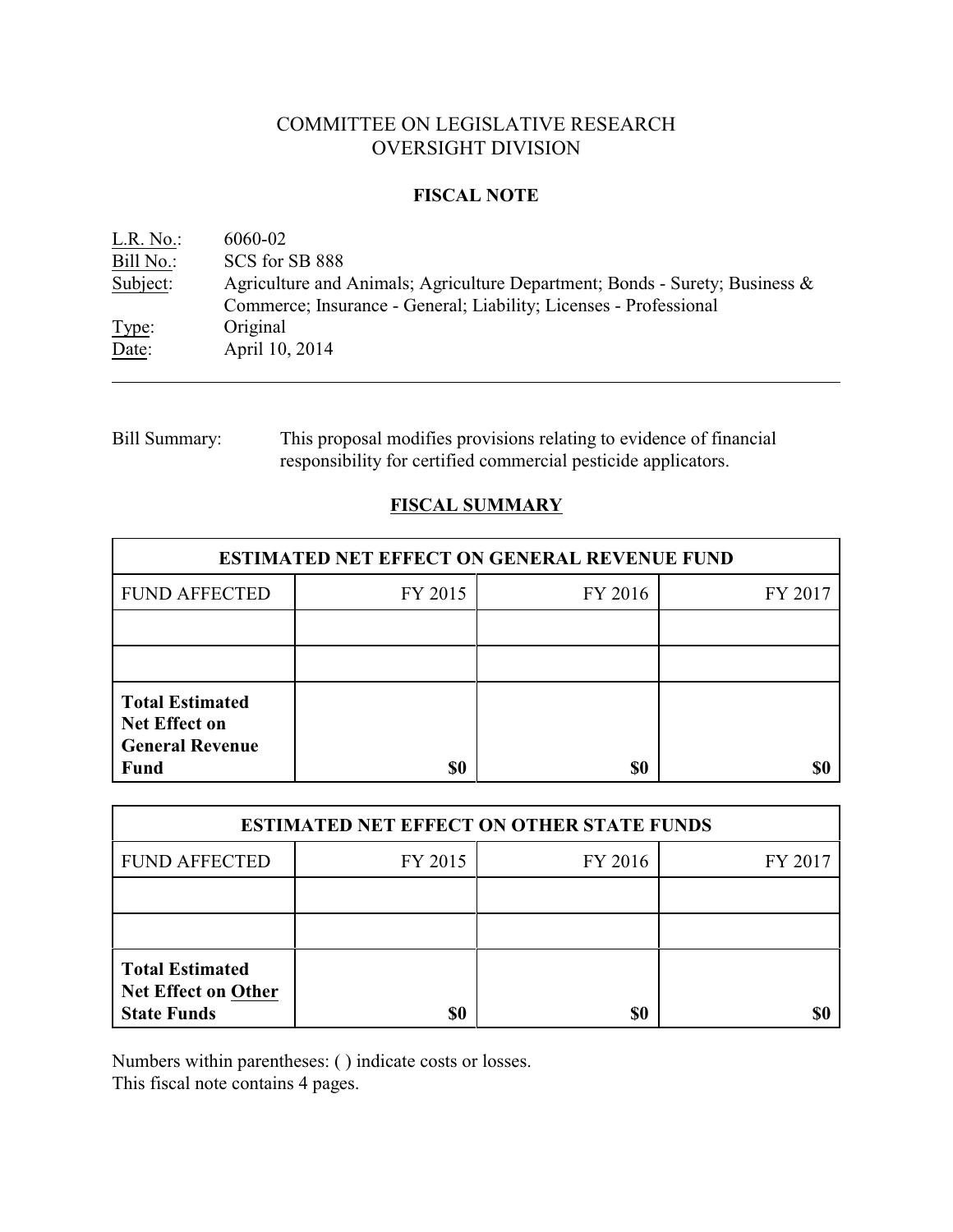L.R. No. 6060-02 Bill No. SCS for SB 888 Page 2 of 4 April 10, 2014

| <b>ESTIMATED NET EFFECT ON FEDERAL FUNDS</b>                        |         |         |         |  |
|---------------------------------------------------------------------|---------|---------|---------|--|
| <b>FUND AFFECTED</b>                                                | FY 2015 | FY 2016 | FY 2017 |  |
|                                                                     |         |         |         |  |
|                                                                     |         |         |         |  |
| <b>Total Estimated</b><br>Net Effect on All<br><b>Federal Funds</b> | \$0     | \$0     |         |  |

| <b>ESTIMATED NET EFFECT ON FULL TIME EQUIVALENT (FTE)</b>    |         |         |         |  |
|--------------------------------------------------------------|---------|---------|---------|--|
| <b>FUND AFFECTED</b>                                         | FY 2015 | FY 2016 | FY 2017 |  |
|                                                              |         |         |         |  |
|                                                              |         |         |         |  |
| <b>Total Estimated</b><br><b>Net Effect on</b><br><b>FTE</b> |         |         |         |  |

 $\Box$  Estimated Total Net Effect on All funds expected to exceed \$100,000 savings or (cost).

 $\Box$  Estimated Net Effect on General Revenue Fund expected to exceed \$100,000 (cost).

| <b>ESTIMATED NET EFFECT ON LOCAL FUNDS</b> |         |         |       |  |
|--------------------------------------------|---------|---------|-------|--|
| FUND AFFECTED                              | FY 2015 | FY 2016 | FV 20 |  |
| <b>Local Government</b>                    | \$0     | \$0     |       |  |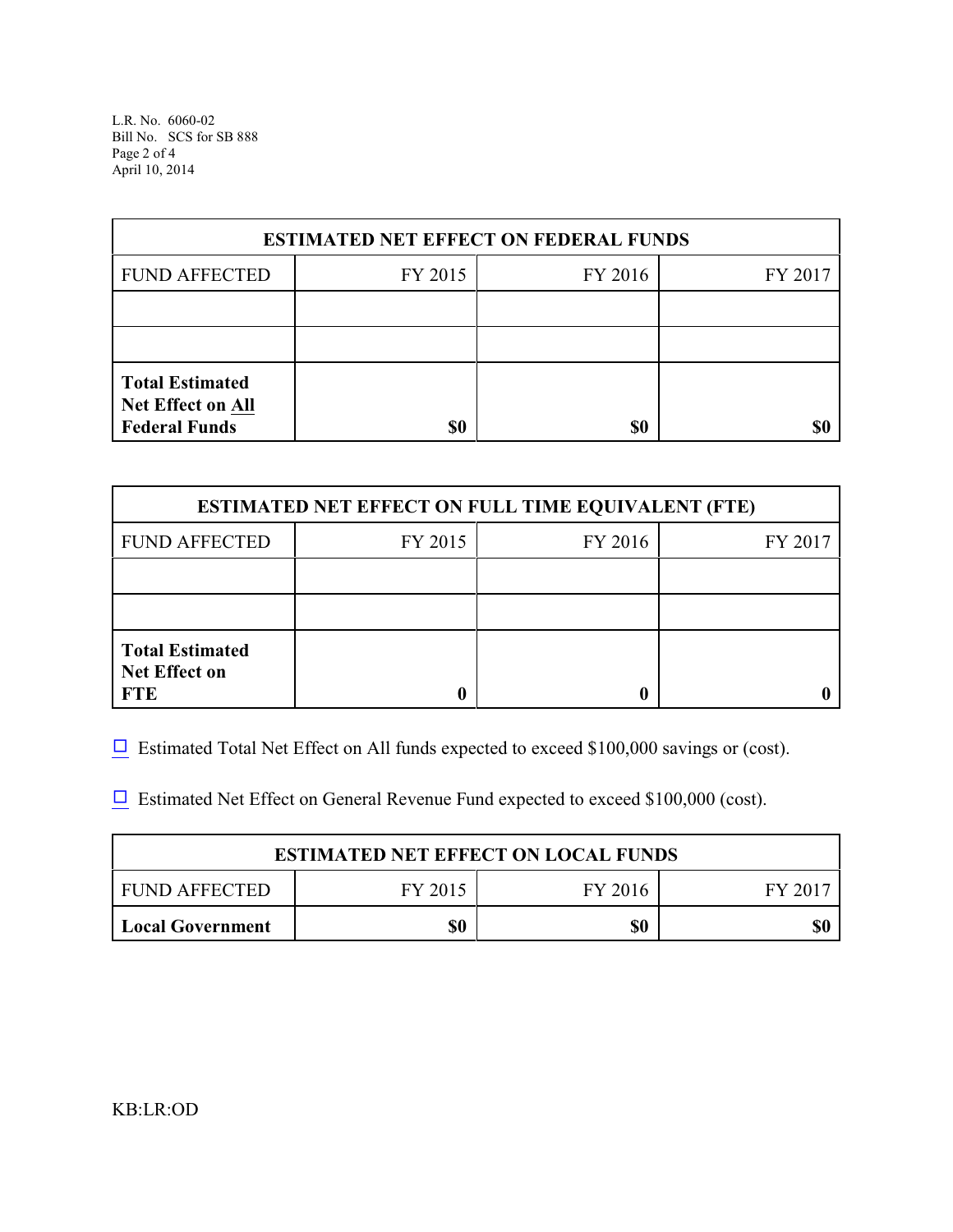L.R. No. 6060-02 Bill No. SCS for SB 888 Page 3 of 4 April 10, 2014

### **FISCAL ANALYSIS**

### ASSUMPTION

#### § 281.065 - Commercial Pesticide Applicators:

Officials from the **Department of Agriculture**, the **Department of Natural Resources**, and the **Department of Insurance, Financial Institutions and Professional Registration** each assume the proposal would not fiscally impact their respective agencies.

**Oversight** assumes this proposal will have no direct fiscal impact on state or local government funds.

| FISCAL IMPACT - State Government | FY 2015<br>$(10 \text{ Mo.})$ | FY 2016    | FY 2017                       |
|----------------------------------|-------------------------------|------------|-------------------------------|
|                                  | <u>\$0</u>                    | <u>\$0</u> | $\underline{\underline{\$0}}$ |
| FISCAL IMPACT - Local Government | FY 2015<br>$(10 \text{ Mo.})$ | FY 2016    | FY 2017                       |
|                                  | <u>\$0</u>                    | <u>\$0</u> | <u>\$0</u>                    |

### FISCAL IMPACT - Small Business

Direct fiscal impact to small business pesticide applicators could be expected as a result of this proposal.

### FISCAL DESCRIPTION

The proposed legislation appears to have no direct fiscal impact.

This legislation is not federally mandated, would not duplicate any other program and would not require additional capital improvements or rental space.

KB:LR:OD